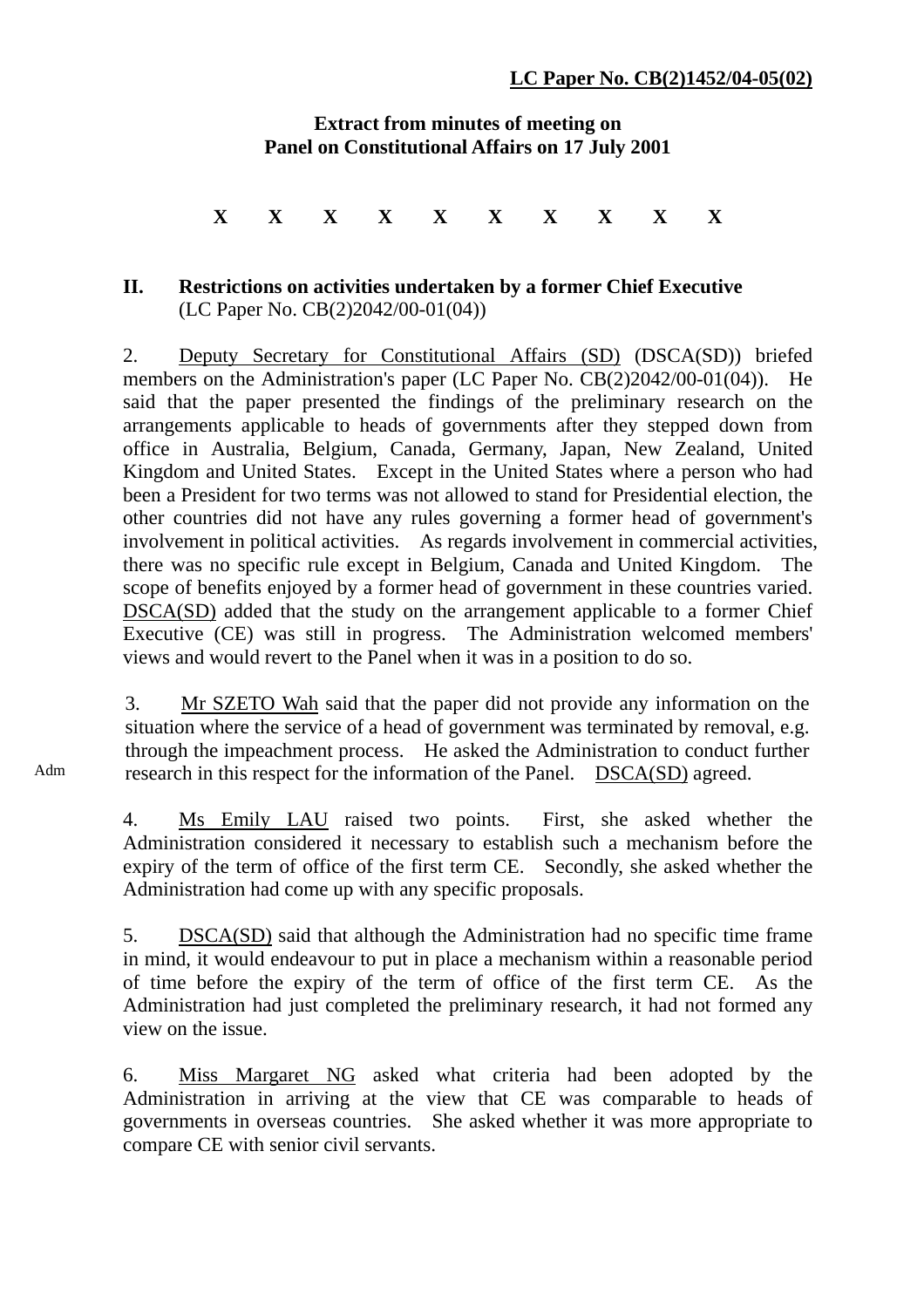7. DSCA(SD) said that CE was not a public servant, but the head of the HKSAR. In view of CE's unique constitutional position, it might not be appropriate to apply to the CE the existing arrangements applicable to senior civil servants. In undertaking the research on overseas practice, the Administration took note of the underlying spirit and principles of the arrangements applicable to heads of governments in overseas countries. The objective of the overseas governments to impose restrictions on certain activities of a former head of government was to ensure that he would not be involved in anything that might constitute a conflict of interest with his previous office.

8. Mr LEUNG Yiu-chung said that as the five-year term of office of CE would expire soon, he could not understand why so little progress had been made on the matter. In view of the limited time available before the expiry of the term, he asked the Administration to advise on the timing and process of consultation with LegCo and the public. DSCA(SD) reiterated that the study would be completed before the expiry of the term of office of the first term CE. Mr LEUNG asked which authority would be responsible for giving final approval to the recommendations of the study. DSCA(SD) said that while the Administration would generally seek approval from the Executive Council on important policy issues, the Administration had yet to decide how to deal with the issue under discussion.

9. Mr SZETO Wah asked whether the proposed arrangement applicable to CE would be implemented in the form of legislation. If the Administration intended to introduce a bill into LegCo for such purpose, he asked whether the legislative process could be completed by March 2002 when the election of the second term CE was held.

10. DSCA(SD) replied that the study was still in progress and the Administration had not formed any view on the point raised by Mr SZETO. Even if there was no legislation, the Administration would promulgate guidelines which would be open, transparent and subject to the monitoring of LegCo and the public. Mr LEUNG Yiu-chung raised concern about enforcement of guidelines as they were not legally binding.

11. The Chairman said that the most important thing was that CE should not misuse his official position or information acquired in the course of his official duties to further his private interests after his departure from office. However, the Chairman considered that the issue was much wider in scope than that presented in the Administration's paper. In his view, the issue should be considered in the context of the study of the system of accountability for principal officials so that any restrictions and benefits applicable to CE should also apply to "political appointees" under the proposed accountability system and LegCo Members. Otherwise, the role played by LegCo Members under the constitutional system would be ignored. As the Administration's study did not provide information on arrangements applicable to "political appointees" and the legislature, it was considered too narrow in scope and only tailored-made for Mr TUNG Chee-hwa.